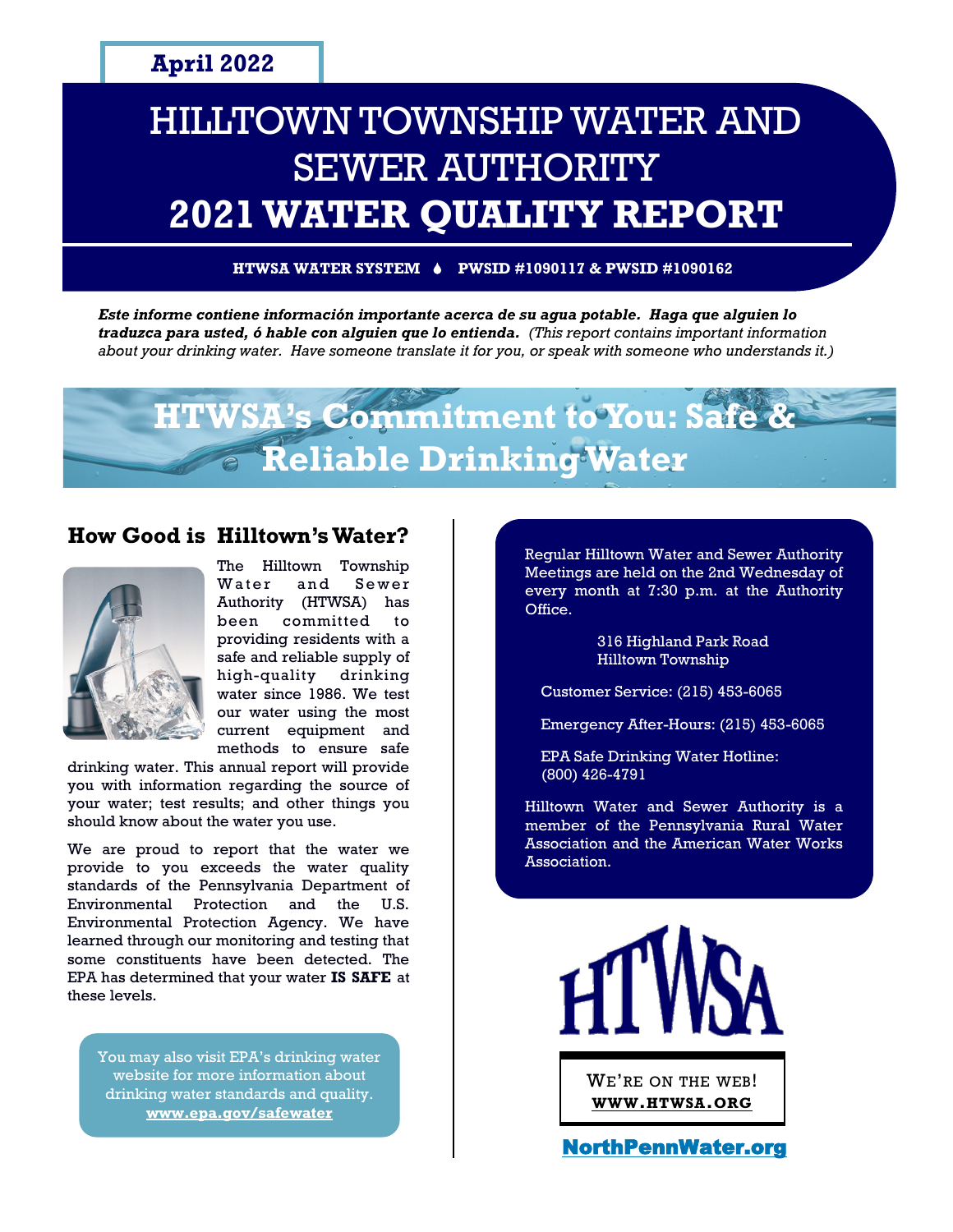#### **HILLTOWN TOWNSHIP WATER AND SEWER AUTHORITY**



**Page 2**

#### **Your Drinking Water Meets & Exceeds EPA & PADEP Standards**



We routinely monitor for contaminants in your drinking water according to federal and state laws. The following table shows the

results of our monitoring for the period of January 1 to December 31, 2021. The state allows us to monitor for some contaminants less than once per year because the concentrations of these contaminants do not change frequently. Some of our data is from prior years in accordance with the Safe Drinking water Act. The date has been noted on the sampling table results.

**Important Health Information**

Some people may be more vulnerable to contaminants in drinking water than the general population. Immuno-compromised persons such as persons with cancer undergoing chemotherapy, persons who have undergone organ transplants, people with HIV/AIDS or other immune system disorders, some elderly, and infants can be particularly at risk from infections. These people should seek advice about drinking water from their health care providers. EPA/CDC guidelines on appropriate ways to lessen the risk of infection by Cryptosporidium and other microbial contaminants are available from the Safe Drinking Water Hotline (800-426-4791). ♦

HTWSA serves customers on two distribution systems. The majority of our customers are served by the Central Distribution System (PSWID 1090117). This system is supplied water from HTWSA wells and an interconnection with North Penn Water Authority (NPWA).

#### **DETECTED SAMPLE RESULTS—HTWSA CENTRAL DISTRIBUTION**

| <b>INORGANIC CONTAMINANTS</b> |                         |                |                                         |                  |                                                 |                        |                                                                                                              |  |
|-------------------------------|-------------------------|----------------|-----------------------------------------|------------------|-------------------------------------------------|------------------------|--------------------------------------------------------------------------------------------------------------|--|
| Contaminant                   | Action<br>Level<br>(AL) | <b>MCLG</b>    | 90 <sup>th</sup><br>Percentile<br>Value | Units            | # of Sites<br>Above AL of<br><b>Total Sites</b> | Violation of<br>TT Y/N | Sources of Contamination                                                                                     |  |
| Copper (2019)                 | 1.3                     | 1.3            | 0.206                                   | ppm              | 0 of 21                                         | N                      | Corrosion of household plumbing systems;<br>erosion of natural deposits; leaching from<br>wood preservatives |  |
| Contaminant                   | <b>MCL</b>              | <b>MCLG</b>    | Level<br><b>Detected</b>                | Range            | Units                                           | Violation<br>Y/N       | Sources of Contamination                                                                                     |  |
| Arsenic                       | 10                      | 0              | 4.1                                     | $0 - 4.1$        | ppb                                             | N                      | Erosion of natural deposits; Runoff from<br>orchards; Runoff from glass and<br>electronics production wastes |  |
| Barium                        | $\overline{2}$          | $\overline{2}$ | 0.21                                    | $0.06 -$<br>0.21 | ppm                                             | N                      | Discharge of drilling wastes; discharge<br>from metal refineries; erosion of natural<br>deposits             |  |
| Nitrate                       | 10                      | 10             | 1.42                                    | $0 - 1.42$       | ppm                                             | N                      | Runoff from fertilizer use; Leaching from<br>septic tanks, sew-age; Erosion of natural<br>deposits           |  |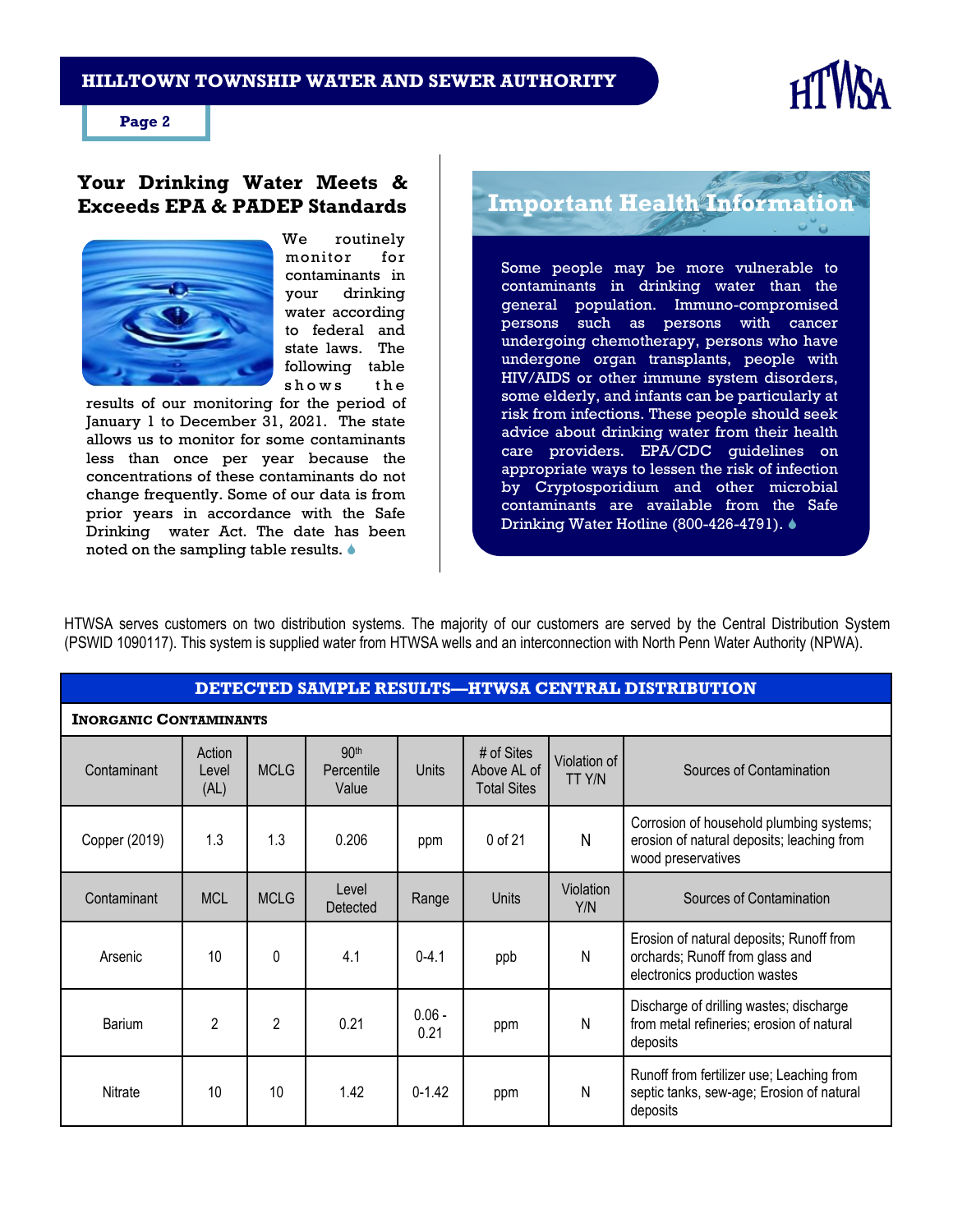

**Page 3**

#### **DETECTED SAMPLE RESULTS—HTWSA CENTRAL DISTRIBUTION**

#### **DISINFECTION BYPRODUCTS**

| Contaminant                         | <b>MCL</b>          | <b>MCLG</b>    | Level<br>Detected | Range        | Units | Violation<br>Y/N | Sources of Contamination                 |
|-------------------------------------|---------------------|----------------|-------------------|--------------|-------|------------------|------------------------------------------|
| Chlorine<br>(In System)             | <b>MRDL</b><br>$=4$ | MRD-<br>$LG=4$ | 1.07              | 0.67-1.07    | ppm   | N                | Water additive used to control microbes. |
| Haloacetic Acids<br>(HAAs)          | 60                  | n/a            | $4.9*$            | $2.1 - 6.5$  | ppb   | N                | Byproduct of drinking water disinfection |
| Total<br>Trihalomethanes<br>(TTHMs) | 80                  | n/a            | $22.5*$           | $7.9 - 34.4$ | ppb   | N                | Byproduct of drinking water disinfection |

*\* This value represents the Running Annual Average*

| <b>ENTRY POINT DISINFECTION RESIDUAL-WELLS 1, 2, AND 5</b> |                     |                 |               |       |             |                  |                                          |  |  |
|------------------------------------------------------------|---------------------|-----------------|---------------|-------|-------------|------------------|------------------------------------------|--|--|
| Contaminant                                                | Minimum<br>Residual | Lowest<br>Level | Range         | Units | Sample Date | Violation<br>Y/N | Sources of Contamination                 |  |  |
| Chlorine (ID 101)                                          | 0.40                | 0.82            | $0.82 - 1.88$ | ppm   | Daily 2021  | Ν                | Water additive used to control microbes. |  |  |
| Chlorine (ID 102)                                          | 0.40                | 0.64            | $0.64 - 2.2$  | ppm   | Daily 2021  | N                | Water additive used to control microbes. |  |  |
| Chlorine (ID103)                                           | 0.40                | 0.46            | $0.46 - 2.25$ | ppm   | Daily 2021  | Ν                | Water additive used to control microbes. |  |  |

*Regulated contaminants not listed in the table were not detected in our samples.*

# **Key to Tables**

**Maximum Contaminant Level (MCL)** - The highest level of a contaminant that is allowed in drinking water. MCL's are set as close to the MCLGs as feasible using the best available treatment technology.

**Maximum Contaminant Level Goal (MCLG)** - The level of a contaminant in drinking water below which there is no known or expected risk to health. MCLGs allow for a margin of safety.

**Action Level (AL)** - The concentration of a contaminant which, if exceeded, triggers treatment or other requirements which a water system must follow.

**Maximum Residual Disinfectant Level (MRDL)** - The highest level of a disinfectant allowed in drinking water. There is convincing evidence that addition of a disinfectant is necessary for control of microbial contaminants.

**Maximum Residual Disinfectant Level Goal (MRDLG)** - The level of a drinking water disinfectant below which there is no known or expected risk to health. MRDLGs do not reflect the benefits of the use of disinfectants to control microbial contamination.

**pCi/L** - picocurries per liter (a measure of radioactivity)

**ppb** - parts per billion, or micrograms per liter (μg/L), One part per billion corresponds to a single penny in \$10,000,000.

**ppm** - parts per million, or milligrams per liter (mg/L), One part per million corresponds to a single penny in \$10,000.

**NTU** - Nephelometric turbidity unit is a measure of the clarity of water. Turbidity in excess of 5 NTU is just noticeable to the average person

**Treatment Technique (TT)** - A required process intended to reduce the level of a contaminant in drinking water.

**N/A** - Not Applicable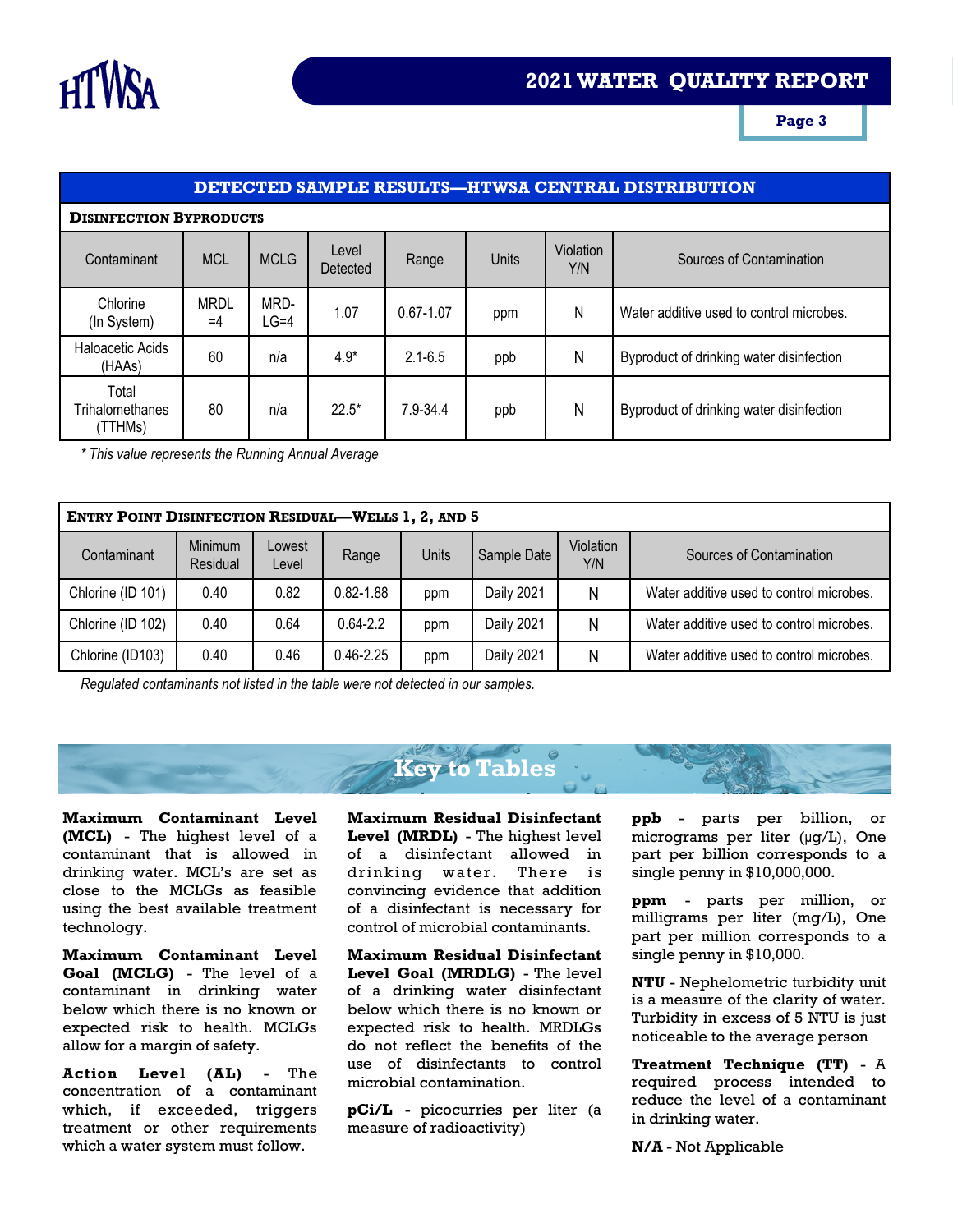#### **HILLTOWN TOWNSHIP WATER AND SEWER AUTHORITY**



#### **Page 4**

### **What Else Should I Know?**

The sources of drinking water (both tap water and bottled water) include rivers, lakes, streams, ponds, reservoirs, springs and wells. As water travels over the surface of the land or through the ground, it dissolves naturally-occurring minerals and, in some cases, radioactive material, and can pick up substances resulting from the presence of animals or from human activity. Contaminants that may be present in source water include:

**Microbial contaminants,** these include viruses and bacteria, which may come from sewage treatment plants, septic systems, agricultural livestock operations, and wildlife.

**Inorganic contaminants,** these include salts and metals, which can be naturally occurring or result from urban storm water runoff, industrial or domestic wastewater discharges, oil and gas production, mining, or farming.

**Pesticides and herbicides,** these may come from a variety of sources such as agriculture, urban storm water run off, and residential uses.

**Organic chemical contaminants,** these include synthetic

and volatile organic chemicals, which are by-products of industrial processes and petroleum production, and can also come from gas stations, urban storm water runoff, and septic systems.

**Radioactive contaminants,** these can be naturally occurring or be the result of oil and gas production and mining activities.

In order to assure that tap water is safe to drink, EPA and DEP prescribes regulations which limit the amount of certain contaminants in water provided by public water systems. FDA and DEP regulations establish limits for contaminants in bottled water which must provide the same protection for public health.

Drinking water, including bottled water, may reasonably be expected to contain at least small amounts of some contaminants. The presence of contaminants and potential health affects can be obtained by calling the Environmental Protection Agency's Safe Drinking Water Hotline.

#### **SAMPLING AND TESTING**

Hilltown Township Water and Sewer Authority routinely monitors for constituents in your drinking water according to the Federal and State laws. In order to ensure that tap water is safe to drink EPA prescribes regulations which limit the amount of certain contaminants in water provided by public systems. HTWSA has met or exceeded all standards set forth for quality and safety.

During 2021, samples were tested at Analytical Laboratories, Inc. Chalfont, PA (215) 723-6466. More information about contaminant and potential health effects can be obtained by calling the Environmental Protection Agency.

#### **Safe Drinking Water Hotline: 1-800-426-4791**

**Information about Lead:** If present, elevated levels of lead can cause serious health problems, especially for pregnant women and young children. Lead in drinking water is primarily from materials and components associated with service lines and home plumbing. HTWSA is responsible for providing high quality drinking water, but cannot control the variety of materials used in plumbing components. When your water has been sitting for several hours, you can minimize the potential for lead exposure by flushing your tap for 30 seconds to 2 minutes before using water for drinking or cooking. If you are concerned about lead in your water, you may wish to have your water tested. Information on lead in drinking water, testing methods, and steps you can take to minimize exposure is available from the Safe Drinking Water Hotline or at *http://www.epa.gov/safewater/lead.* 

**Information about Copper:** Copper is an essential nutrient, but some people who drink water containing copper in excess of the action level over a relatively short amount of time could experience gastrointestinal distress. Some people who drink water containing copper in excess of the action level over many years could suffer liver or kidney damage. People with Wilson's Disease should consult their personal doctor.

**Information about Haloacetic Acids (HAA):** Some people who drink water containing haloacetic acids in excess of the MCL over many years may have an increased risk of getting cancer.

**Information about Total trihalomethanes (TTHMs):** Some people who drink water containing trihalomethanes in excess of the MCL over many years may experience problems with their liver, kidneys, or central nervous systems, and may have an increased risk of getting cancer.

**Other Contaminants Tested But Not Detected:** Radium-226; Radium-228; Gross Alpha; Uranium; Lead; Fecal Coliform Bacteria; Nitrite; Regulated Volatile Contaminants, such as Benzene, Ethylbenzene, Toluene and Xylenes.

*Other Violations:* The 2021 first quarter sample results for disinfectant byproducts haloacetic acids (HAA5) and trihalomethanes (TTHM) were reported late, but reached compliance. Testing was completed and there was no water quality violations. We are required to monitor your drinking water for specific contaminants on a regular basis. Results of regular monitoring are an indicator of whether or not your drinking water meets health standards.

DEP cited violations in June 2021 for late reporting. We are required to monitor chlorine residual in the distribution system on a weekly basis. All the weekly May 2021 samples were sampled on time; however, the chlorine residual was not reported by the deadline to DEP. The water was sampled and tested as required and was within the allowable levels.

We are required to monitor your drinking water for specific contaminants on a regular basis. Results of regular monitoring are an indicator of whether or not your drinking water meets health standards. The required radiological samples were not taken during 2021. The samples were missed due to a laboratory error. Compliance was achieved in January, 2022 upon report submission. All results of samples taken were below the allowable level; you do not need to take any actions at this time.